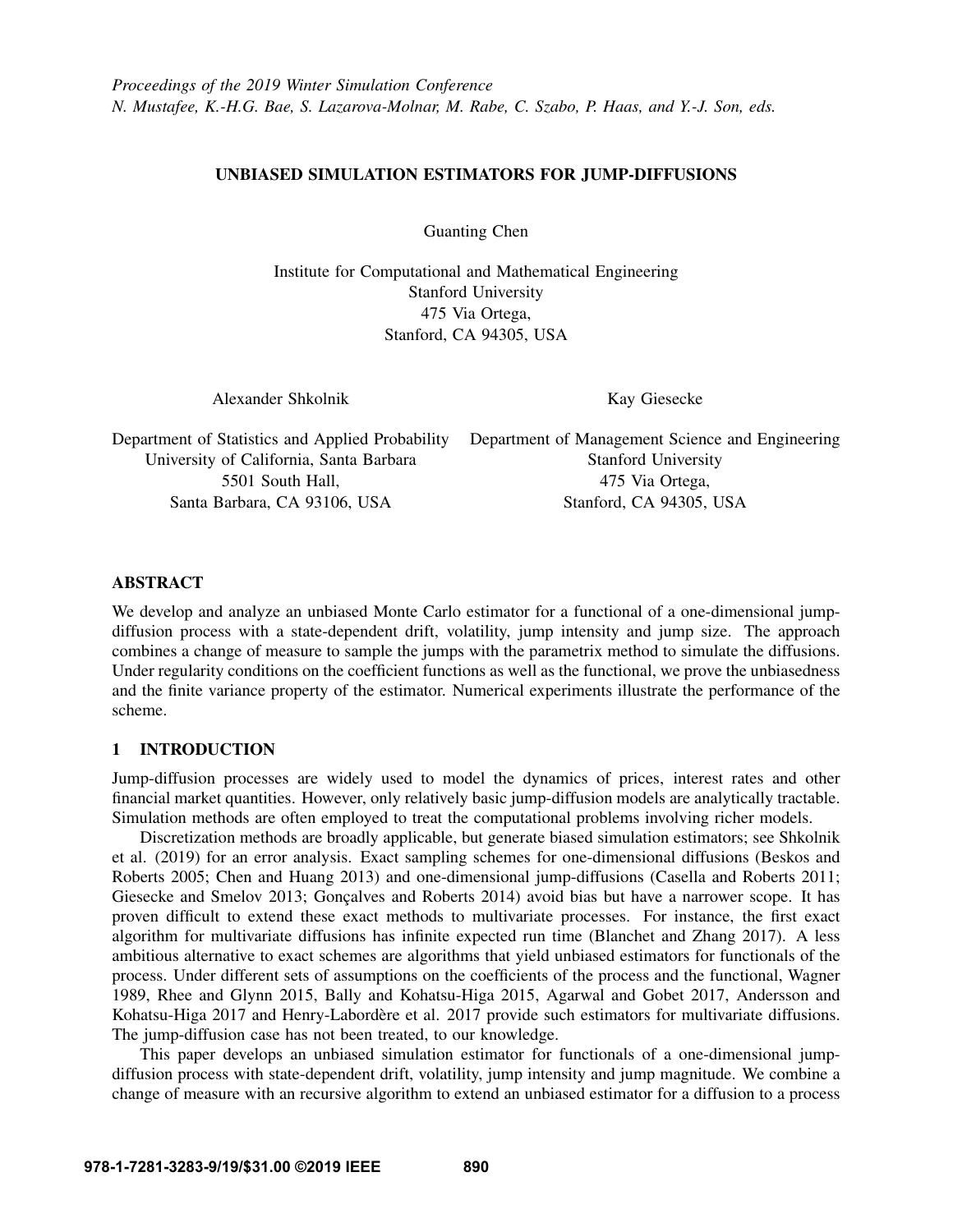with jumps that arrive with a state-dependent intensity. We exemplify this approach on the "*parametrix method"* estimator for diffusions developed by [Bally and Kohatsu-Higa \(2015\).](#page-10-2) Here, the diffusion is approximated by an Euler process and the resulting estimator is reweighted to offset the discretization bias. Under the assumption that the intensity function is bounded and has a bounded, continuous derivative, and those inherited from the parametrix method on the diffusion coefficients, we prove that our estimator is unbiased and has finite variance.

While our approach has a somewhat narrower scope than the method of [Giesecke and Smelov \(2013\)](#page-11-3) for one-dimensional jump-diffusions, our numerical results indicate that it can significantly outperform this exact scheme. Moreover, unlike existing exact algorithms, our approach is extensible to multivariate jump-diffusions. This extension will be pursued in future work, and will illustrate how our change of measure approach harnesses the jumps for alternative unbiased estimators for diffusions, such as that of Henry-Labordère et al. (2017).

The rest of the paper is organized as follows. Section [2](#page-1-0) formulates the simulation problem. Section [3](#page-2-0) introduces the parametrix method. Section [4](#page-3-0) develops and analyzes our approach. Section [5](#page-6-0) describes our simulation algorithm and Section [6](#page-6-1) supplies the numerical results. An appendix contains the proofs.

### <span id="page-1-0"></span>2 PROBLEM FORMULATION

Fix a time horizon  $T > 0$  and let  $C_b^k(\mathbb{R})$  denote the space of continuous, bounded functions on  $\mathbb R$  with *k* bounded and continuous derivatives.

#### 2.1 Jump-diffusion

We consider an R-valued process *X* solving the integral SDE

$$
X_t = \int_0^t \mu(X_s) ds + \int_0^t \sigma(X_s) dW_s + J_t \tag{1}
$$

for  $t \in [0,T]$ , with coefficients  $\mu : \mathbb{R} \to \mathbb{R}$  and  $\sigma : \mathbb{R} \to \mathbb{R}$  such that a (unique) weak solution exists for some standard Brownian motion *W* and pure jump process *J*. Take  $\{\mathcal{F}_t\}_{t>0}$  as the the augmented filtration to which both *W* and *J* (and therefore *X*) are adapted. Specifically, we consider *J* of the form,

<span id="page-1-3"></span><span id="page-1-1"></span>
$$
J_t = \sum_{n=0}^{N_t} V_n \tag{2}
$$

for a counting process *N* with intensity  $\lambda(X)$  for some  $\lambda : \mathbb{R} \to \mathbb{R}_+$  and  $\{V_n\}_{n \in \mathbb{N}}$ , a sequence of marks (see Brémaud (1981) for definitions). Let  $T_n$  denote the *n*th arrival time of *N* with  $T_0 = 0$ . Every  $V_n$  is a  $\mathscr{F}_{T_n}$ -measurable random variable with a probability law  $v_n$  on R that may depend on  $X_{T_n}$  and  $T_n$ . Observe that,  $X_0 = J_0$  and  $J_0 = V_0$ . Finally, denote by **P** the probability measure on the space on which *X*, *W* and *J* are defined, and by E, the corresponding expectation.

Example 1 Taking  $\mu(x) = \mu x$ ,  $\sigma(x) = \sigma x$ ,  $\lambda(x) = \lambda$  and  $V_n = X_{T_n-1}(e^{Z_n} - 1)$  with parameters  $\mu, \sigma, \lambda > 0$ and for  $\{Z_n\}_{n\geq 1}$  an i.i.d sequence drawn from the double-exponential distribution, gives the jump-diffusion model of [Kou \(2002\).](#page-11-8)

Example 2 Taking  $\mu(x) = (r + \lambda(x))x$ ,  $\sigma(x) = ax^{\beta+1}$  where  $\lambda(x) = b + ca^2x^{2\beta}$  and every  $V_n = -X_{T_n}$ with parameters  $a, b, r > 0$  while  $c \geq 1/2$  and  $\beta < 0$ , gives the jump-to-default extended CEV model of [Carr and Linetsky \(2006\).](#page-10-6)

### 2.2 Objective

Our goal is to derive an unbiased estimator of  $E(f(X_T))$  for Borel  $f : \mathbb{R} \to \mathbb{R}$ . Precisely, we construct a random variable U such that

<span id="page-1-2"></span>
$$
\mathbf{E}(f(X_T)) = \mathbf{E}(U). \tag{3}
$$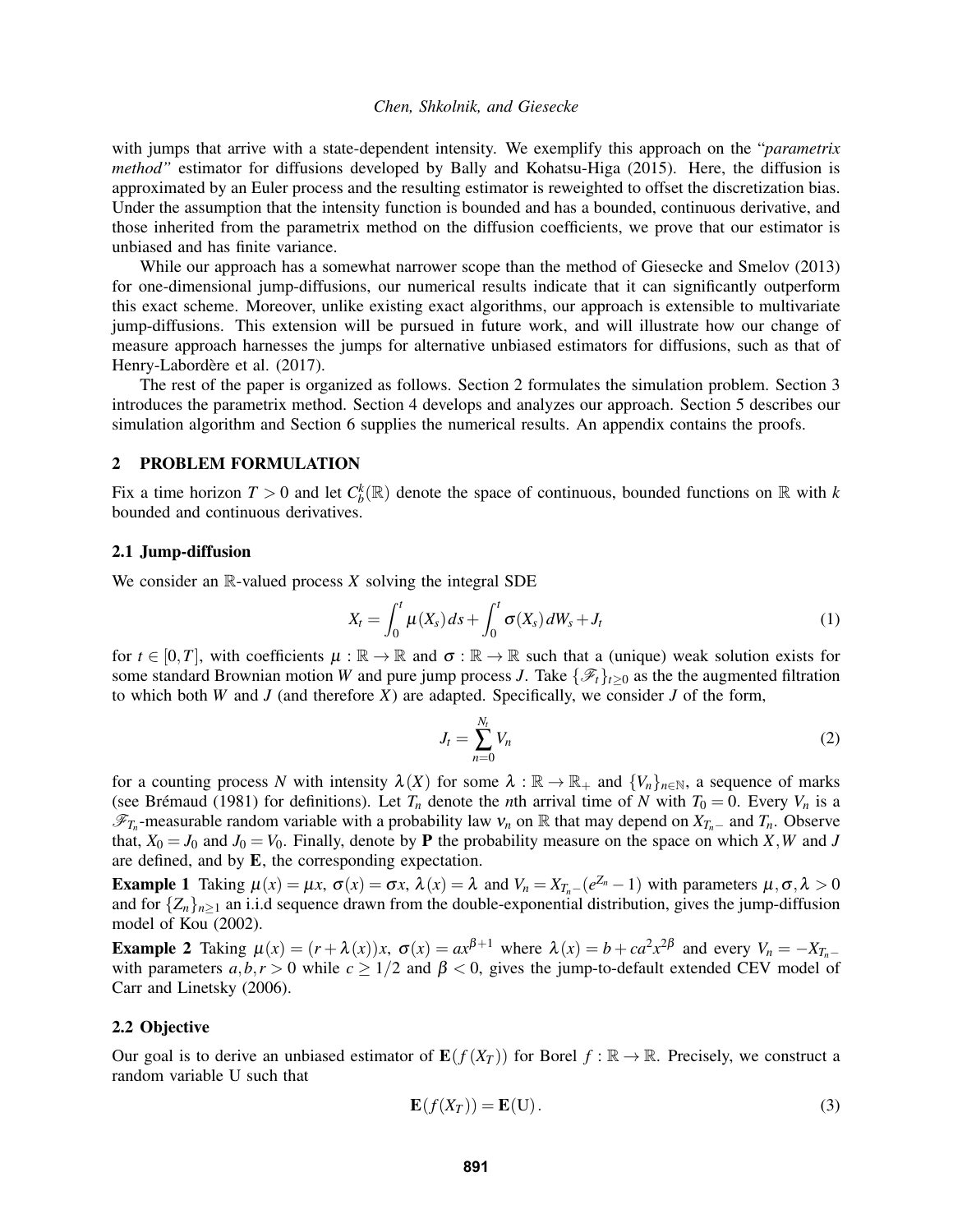We also insist the estimator U have finite variance (i.e.,  $Var(U) < \infty$ ). This leads to a natural Monte Carlo algorithm for estimating  $E(f(X_T))$ , i.e., average a sufficient number of i.i.d. samples of U to ensure that the estimated confidence intervals provide a desired level of precision. The finite variance of the estimator ensures that the CLT may be used to construct the desired confidence intervals.

#### 2.3 Preliminaries

Define a process *Y* on  $[0, T]$  as a (weak) solution to the SDE

$$
dY_t = \mu(Y_t) dt + \sigma(Y_t) dW_t
$$
\n(4)

for coefficients  $\mu$ ,  $\sigma$  and *W* in ([1](#page-1-1)). A (weak) solution of [\(1\)](#page-1-1) may be constructed from i.i.d. copies  $\{W^n\}_{n\in\mathbb{N}}$ of the *W* and a sequence of standard exponential random variables  $\{\mathscr{E}_n\}_{n\in\mathbb{N}}$ . To this end, for the intensity function  $\lambda$ , define A as

<span id="page-2-2"></span><span id="page-2-1"></span>
$$
A_t = \int_0^t \lambda(Y_s) \, ds. \tag{5}
$$

We take  $(Y^n, A^n)$  to be defined via [\(4\)](#page-2-1)–[\(5\)](#page-2-2) but with respect to  $W^n$ . This pair corresponds to the interval  $[T_n, T_{n+1})$  with the right endpoint given by the relation  $T_{n+1} = T_n + (A^n)_{\varepsilon_n}^{-1}$  $\epsilon_n^{-1}$ . Now, starting at  $T_0 = 0$  and  $X_{0-} = 0$ , we proceed as,

$$
X_{T_n} = X_{T_n-} + V_n
$$
  
\n
$$
X_t = Y_{t-T_n}^n; \quad t \in (T_n, T_{n+1}), Y_0^n = X_{T_n}.
$$
\n(6)

The  $(N, J)$  may be constructed from  $(T_n, V_n)_{n \in \mathbb{N}}$ . A solution *X* that follows the above recipe is càdlàg and enjoys the strong Markov property at each stopping time  $T<sub>n</sub>$ . For further detail, we refer the reader to [Shkolnik et al. \(2019\).](#page-11-0) This construction may be used to simulate the paths of *X* but the implied procedure for sampling the jump times is, in general, subject to simulation bias. In general, these errors arise in sampling of the *Y*, but also in the inversion of the *A*.

Throughout,  $\mathbf{E}_x$  denotes the expectation given *X* (or *Y*) is started in  $x \in \mathbb{R}$ .

<span id="page-2-3"></span>Assumption 1 The function  $\mu$  is  $C_b^1(\mathbb{R})$  and Lipschitz. The function  $\sigma$  is  $C_b^2(\mathbb{R})$  and Lipschitz. There are constants *b*, *c* > 0 such that  $\sigma(x) \in [c, b]$  for all  $x \in \mathbb{R}$ .

<span id="page-2-4"></span>Assumption 2 The function  $\lambda$  is  $C_b^1(\mathbb{R})$  and is further strictly positive and Lipschitz. Every  $V_n$  has a finite second moment and may be sampled without bias.

# <span id="page-2-7"></span>Assumption 3 The function *f* is bounded.

Assumption [1](#page-2-3) guarantees the existence and uniqueness of a weak solution of [\(4\)](#page-2-1). Assumption [2](#page-2-4) guarantees further that *X* solving [\(1\)](#page-1-1) is non-explosive. Bias free samples and a finite second moment of  $V<sub>n</sub>$  are required for an unbiased estimator that also has finite variance. The requirement that  $f$  be bounded (in conjunction with [2\)](#page-2-4) guarantees that a "*parametrix formula"* holds for *Y*.

### <span id="page-2-0"></span>3 PARAMETRIX METHOD

[Bally and Kohatsu-Higa \(2015\)](#page-10-2) develop unbiased estimator for a diffusion via the parametrix method. This estimator relies on a formula that, under Assumption [1,](#page-2-3) states that the diffusion *Y* solving [\(4\)](#page-2-1) and its Euler process *Y* π satisfy

<span id="page-2-6"></span><span id="page-2-5"></span>
$$
\mathbf{E}_y(g(Y_t)) = \mathbf{E}_y(g(Y_t^{\pi}) \Theta_{\pi}(y, t)) \qquad y \in \mathbb{R}, \tag{7}
$$

for  $t \geq 0$ , any smooth function *g* on R with compact support and a random weight  $\Theta_{\pi}(y,t)$  that corrects for the bias due to  $Y^{\pi}$ . The Euler process  $Y^{\pi}$  is defined over a random time discretization  $\pi = {\{\tau_k\}}_{k \in \mathbb{N}}$ with  $0 = \tau_0 \leq \tau_k \leq \tau_{k+1}$ . More precisely, for every  $k \in \mathbb{N}$ , we take  $Y^{\pi}$  to be the solution of the SDE,

$$
dY_t^{\pi} = \mu(Y_{\tau_k}^{\pi})dt + \sigma(Y_{\tau_k}^{\pi})dW_t, \qquad \tau_k \leq t \leq \tau_{k+1}.
$$
 (8)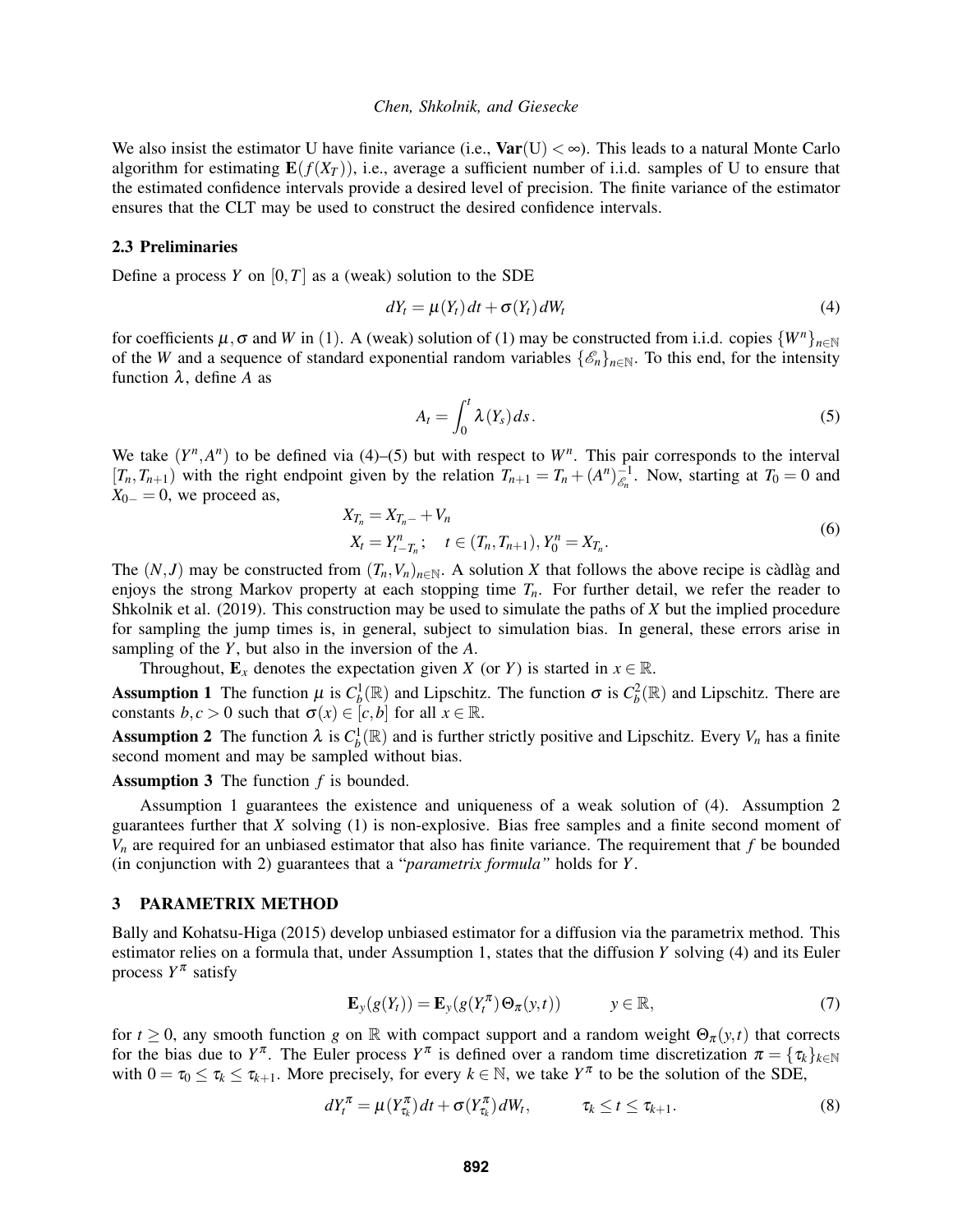We assume the  $\{\eta_k\}_{k>1}$ , with  $\eta_k = \tau_k - \tau_{k-1}$ , is an i.i.d. sequence and that each  $\tau_k$  is the *k*th arrival of *K*, some counting process independent of *W*. Let  $\phi$  be the density function of  $\eta_1$  and let Ψ be its survival function, i.e.,  $\Psi(x) = \mathbf{P}(\tau_1 > x)$ . Then, given that  $Y^{\pi}$  starts in  $y \in \mathbb{R}$ , the weight  $\Theta_t(y,t)$  in ([7](#page-2-5)) takes the form

<span id="page-3-3"></span>
$$
\Theta_{\pi}(y,t) = \left(\prod_{k=1}^{K_t} \frac{\theta_{\eta_k}(Y_{\tau_{k-1}}^{\pi}, Y_{\tau_k}^{\pi})}{\phi(\eta_k)}\right) / \Phi(t - \tau_{K_t}).
$$
\n(9)

The function  $\theta_t : \mathbb{R} \times \mathbb{R} \to \mathbb{R}$  for  $t \in \mathbb{R}_+$  depends on the coefficients  $\mu$  and  $\sigma$  of the diffusion. We omit these specifics here (but, see Remark [2](#page-4-0) for details).

When *K* is a Poisson process, the variance of the estimator  $g(Y_t^{\pi}) \Theta_{\pi}(y,t)$  of  $\mathbf{E}_y(g(Y_t))$  may be infinite. [Andersson and Kohatsu-Higa \(2017\)](#page-10-4) provide such an example and propose taking  $\eta_1$  to have the Beta distribution. With this choice, the unbiased estimator  $g(Y_t^{\pi}) \Theta_{\pi}(y,t)$  has finite variance (see Section [4.1\)](#page-3-1). To accommodate jumps we extend the class of functions for which ([7](#page-2-5)) holds.

<span id="page-3-2"></span>Lemma 1 Under Assumption [1,](#page-2-3) for any *g* Borel and bounded, [\(7\)](#page-2-5) holds.

The proof relies on standard dominated convergence type arguments (see Appendix [A\)](#page-8-0). The conditions may be relaxed further but we do pursue this here.

Remark 1 Lemma [1](#page-3-2) generalizes to R *d* in an obvious way [\(Andersson and Kohatsu-Higa 2017\)](#page-10-4). In particular, we apply the paramerix formula in  $\mathbb{R}^2$  to the joint process  $(Y, A)$  to accommodate the jumps in *X* (see Remark [2](#page-4-0) and Appendix *[A](#page-8-0)*).

### <span id="page-3-0"></span>4 UNBIASED ESTIMATOR

Derivations of the parametrix formula rely on the structure of the infinitesimal generator of a diffusion. They do not extend in a straightforward manner to jump-diffusions. To address this, we apply a change of measure that transforms the  $\mathscr{F}_{T_n}$ -conditional distribution the waiting time (at  $T_n$ ) until  $T_{n+1}$  to be exponentially distributed with rate  $\lambda(X_{T_n})$ . The waiting time may then be sampled exactly. The parametrix formula is then applied to the diffusion on each interval  $[T_n, T_{n+1}]$  to form an estimator U such that [\(3\)](#page-1-2) holds under our assumptions.

#### <span id="page-3-1"></span>4.1 Main Results

For  $(x,t) \in \mathbb{R} \times \mathbb{R}_+$  and  $(Y,A)$  in  $(4)$  $(4)$  $(4)$ – $(5)$  $(5)$  $(5)$ , define the variables

<span id="page-3-5"></span>
$$
G(y,t) = e^{-A_t} f(Y_t) \text{ and } H(y,t) = \lambda(Y_t) e^{-A_t}.
$$
 (10)

Recall the Euler process  $Y^{\pi}$  of *Y* in [\(8\)](#page-2-6) and define  $A^{\pi}$  as the Euler process of *A* in ([5](#page-2-2)) so that for each  $k \in \mathbb{N}$  given  $A_{\tau_k}^{\pi}$ , the process  $A^{\pi}$  satisfies

$$
dA_t^{\pi} = \lambda(Y_{\tau_k}^{\pi})dt, \qquad \tau_k \leq t < \tau_{k+1},
$$

starting from  $A_0^{\pi} = 0$ . Define the associated random variables  $G^{\pi}$  and  $H^{\pi}$  via the Euler processes  $Y^{\pi}$  and  $A^{\pi}$  and the weight  $\Theta_{\pi}$  in ([9](#page-3-3)), i.e., let

<span id="page-3-4"></span>
$$
G^{\pi}(y,t) = e^{-A_t^{\pi}} f(Y_t^{\pi}) \Theta_{\pi}(y,t) \text{ and } H^{\pi}(y,t) = \lambda (Y_t^{\pi}) e^{-A_t^{\pi}} \Theta_{\pi}(y,t).
$$
 (11)

To compute  $\Theta_{\pi}(y,t)$ , we take ([9](#page-3-3)) with  $\phi$ , the Beta $(\alpha, \beta)$  density with parameters  $\alpha \in (\frac{1}{2})$  $\frac{1}{2}, \frac{2}{3}$  $\frac{2}{3}$ ) and  $\beta = 1$ rescaled to the domain  $[0,t+\varepsilon]$  for some  $\varepsilon > 0$ . A practical choice for  $\varepsilon$  is proportional to *t*. Finally, the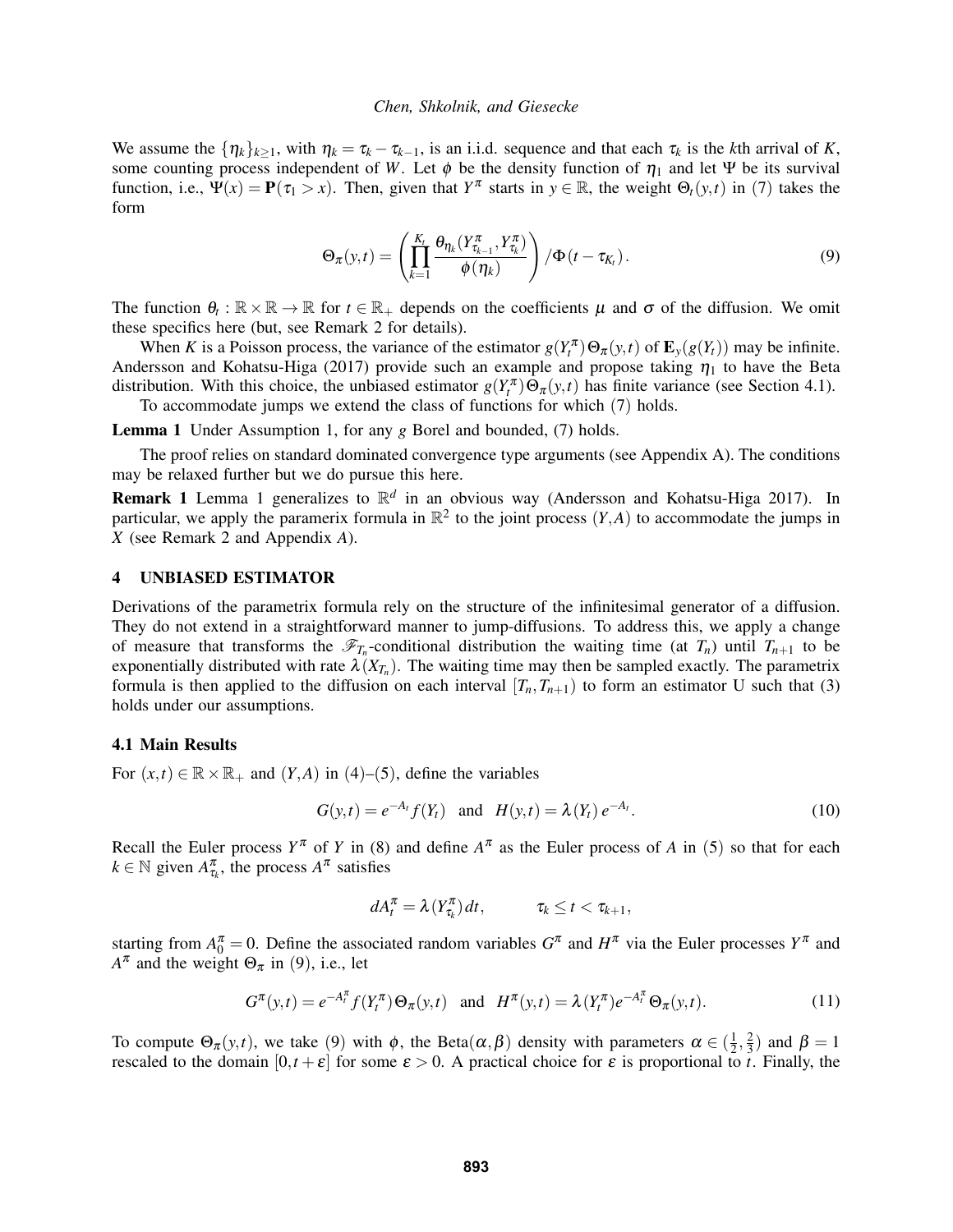function  $\theta$  in ([9](#page-3-3)) is given by

<span id="page-4-6"></span>
$$
\theta_t(x, y) = \frac{1}{2} q_t(x, y) - \rho_t(x, y) - (\lambda(y) - \lambda(x))
$$
  
where, for  $a(x) = \sigma(x)^2$  we have,  

$$
\rho_t(x, y) = \mu'(y) + (\mu(y) - \mu(x))h_t(x, y)
$$

$$
q_t(x, y) = a''(y) + 2a'(y)h_t(x, y) + (a(y) - a(x))b_t(x, y)
$$

$$
b_t(x, y) = \frac{h_t(x, y)^2 t a(x) - 1}{t a(x)} \text{ and } h_t(x, y) = \frac{t \mu(x) + x - y}{t a(x)}.
$$
 (12)

<span id="page-4-0"></span>Remark 2 The parametrix method in our context is being applied to the joint process(*Y*,*A*). Not surprisingly, setting  $\lambda = 0$  recovers the  $\Theta_{\pi}(y,t)$  in the parametrix formula [\(7\)](#page-2-5) for *Y* only. This setting corresponds to the case when *A* is constant.

<span id="page-4-7"></span>**Remark 3** The restriction to the parameter  $\alpha$  in the density  $\phi$  to the interval  $(\frac{1}{2})$  $\frac{1}{2}, \frac{2}{3}$  $(\frac{2}{3})$  is motivated by Proposition 7.3 in [Andersson and Kohatsu-Higa \(2017\).](#page-10-4) This ensures that a sufficient number of moments of the parametrix estimator are finite.

Equipped with the above parametrix variables we state the unbiased estimator U for  $f(X_T)$  as in ([3](#page-1-2)). Let  $\xi_x$ be exponentially distributed with rate  $\lambda(x)$ , and given the exponential density function  $\ell(y,t) = \lambda(y)e^{-\lambda(y)t}$ , we further define

$$
L(y,t) = \frac{H(y,t)}{\ell(y,t)} \quad \text{and} \quad L^{\pi}(y,t) = \frac{H^{\pi}(y,t)}{\ell(y,t)}.
$$
 (13)

Take  ${G_n^{\pi}}_{n \in \mathbb{N}}$  and  ${L_n^{\pi}}_{n \in \mathbb{N}}$  to be mutually i.i.d. sequences of the random variables with laws of  $G^{\pi}$ and  $L^{\pi}$  respectively. Here, both  $G_n^{\pi}(y,t)$  and  $H_n^{\pi}(y,t)$  are independent samples under **P**, conditional on a corresponding sample of  $Y^{\pi}$  started in *y*. Taking  $Y^{n,\pi}$  to denote the sample of  $Y^{\pi}$  that is associated with the sample  $L_n^{\pi}(y,t)$ , and  $\{V_n\}_{n\in\mathbb{N}}$  as the marks in ([2](#page-1-3)), we recursively define  $U_n$  as

<span id="page-4-1"></span>
$$
U_n(x,t) = 0 \text{ for all } t < 0, \text{ and otherwise,}
$$
  
\n
$$
U_n(x,t) = L_n^{\pi}(x,\xi_x) U_{n+1}(Y_{\xi_x}^{n,\pi} + V_{n+1}, t - \xi_x) + G_n^{\pi}(x,t).
$$
\n(14)

The estimator U in [\(3\)](#page-1-2) is evaluated by sampling  $x = V_0$  and setting

<span id="page-4-3"></span><span id="page-4-2"></span>
$$
U = U_0(x, T). \tag{15}
$$

Some remarks are in order. The time *t* in  $U_n(x,t)$  corresponds to the time remaining until horizon *T*. The subscript *n* denotes the number of jumps with *t* time remaining. When *t* is negative all jumps have been realized, i.e.,  $N_T = n$ . At each  $T_n$ , we have  $X_{T_n} = x$ , also the starting point of  $Y^{n,\pi}$ . Each exponential  $\xi_x$ facilitates the sampling of the jump times without bias. It corresponds to the time increment  $T_n - T_{n-1}$ under a change of measure as explained in Section [4.2.](#page-5-0)

The next result supplies a certificate of correctness for our estimator.

<span id="page-4-4"></span>**Theorem 1** Under Assumptions [1,](#page-2-3) [2](#page-2-4) & [3,](#page-2-7) we have  $E(U) = E(f(X_T))$ .

We also guarantee that the Monte Carlo confidence intervals constructed for U may be trusted. Recall that the samples  $G_n(y,t)$  and  $L_n(y,t)$  of the variables in ([11](#page-3-4)) are independent (conditional on the starting point *y*). This design reduces variance and is key to the proof of the following finite variance result.

<span id="page-4-5"></span>**Theorem [2](#page-2-4)** Under Assumptions [1,](#page-2-3) 2 & [3,](#page-2-7) we have  $Var(U) < \infty$ .

The proofs of both theorems are deferred to Appendix [A.](#page-8-0)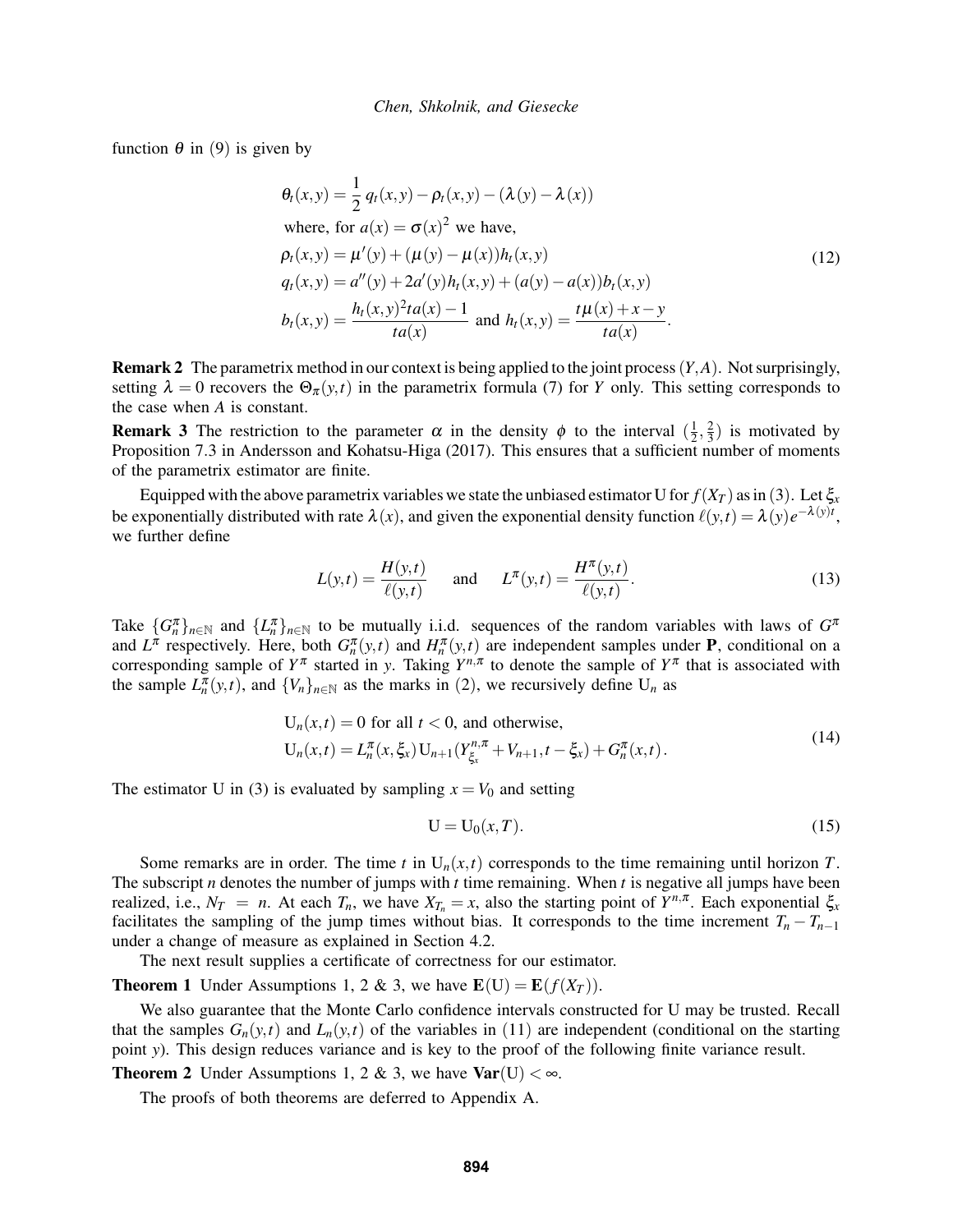#### <span id="page-5-0"></span>4.2 Estimator Derivation

The estimator in [\(14\)](#page-4-1)–[\(15\)](#page-4-2) consists of two main ingredients. The first is a change of measure that ensures the waiting times in between jumps are (conditionally) exponential. The second is the parametrix formula [\(7\)](#page-2-5) which provides unbiased estimation for the diffusions in between the jumps.

For  $t \geq 0$  and a change of time  $\gamma(t) = T_{N_t}$ , define a càdlàg process Z by

$$
Z_t = \exp\left(\int_0^t (\lambda(X_s) - \lambda(X_{\gamma(s)}) ds)\prod_{n=1}^{N_t} \lambda(X_{T_{n-1}})/\lambda(X_{T_n-}).\right)
$$

[Giesecke and Shkolnik \(2019\)](#page-11-9) Theorem 3.1 guarantees the existence of a probability  $\bf{Q}$  via the Radon-Nikodym derivative  $Z_T$  of Q with respect to P. This result addresses the case when  $N_T$  is bounded. The extension to an infinite but countable number of jumps is facilitated by Kolmogorov's extension theorem. We omit the proof for brevity. Here, we require  $\lambda > 0$  per Assumption [2.](#page-2-4)

The probability  $Q$  has the property that the **P**-Brownian motion *W* in the construction of *X* is a **Q**-Brownian motion. However, the intensity of *N* under **Q** is now given by  $\lambda(X_\gamma)$ . It follows that the waiting time  $T_{n+1} - T_n$  has the  $\mathscr{F}_{T_n}$ -conditional **Q**-distribution that is exponential with rate  $\lambda(X_{T_n})$ . This is not the case under P (see Section 4 of [Giesecke and Shkolnik \(2019\)](#page-11-9) for further detail).

Denoting by  $\mathbf{E}_x^{\mathbf{Q}}$  the expectation with respect to **Q** with *X* started in *x*, let

<span id="page-5-3"></span><span id="page-5-1"></span>
$$
u(x,T) = \mathbf{E}_x(f(X_T)) = \mathbf{E}_x^{\mathbf{Q}}(f(X_T)/Z_T).
$$

By splitting the right side on the event  ${T_1 > T}$  and its complement, conditioning on  $\mathscr{F}_{T_1}$  and applying the strong Markov property of  $X$  at  $T_1$ , we obtain

$$
u(x,T) = \mathbf{E}_x^{\mathbf{Q}}(\mathbf{1}_{\{T_1 > T\}}f(X_T)/Z_T) + \mathbf{E}_x^{\mathbf{Q}}(\mathbf{1}_{\{T_1 \le T\}}u(X_{T_1}, T - T_1)/Z_{T_1}).
$$
\n(16)

Note that on the event  ${T_1 > T}$ , given *X* and *Y* start in *x*, the laws of the random variables  $f(X_T)/Z_T$  and  $G(x,T)e^{\lambda(x)T}$  coincide. Here, the random variable *G* is defined in terms of the diffusion  $(Y,A)$  in ([10](#page-3-5)). Recall that under Q, almost surely we have  $\xi_x = T_1$ , which is exponentially distributed with rate  $\lambda(x)$ . It follows that  $\mathbf{Q}(\xi_x > T | \mathcal{F}_0) = e^{-\lambda(x)T}$ , and by the tower property of expectations,

$$
\mathbf{E}_x^{\mathbf{Q}}(\mathbf{1}_{\{T_1>T\}}f(X_T)/Z_T) = \mathbf{E}_x^{\mathbf{Q}}(G(x,T)) = \mathbf{E}_x(G(x,T)).
$$
\n(17)

In the second equality, we used the fact that a **P**-Brownian motion is a **Q**-Brownian motion and that  $\xi_x$  has the same exponential distribution under both probabilities (note,  $\xi_x \neq T_1$  under **P**). Similarly, on the event  $\{T_1 \leq T\}$ , the laws of  $u(X_{T_1}, T - T_1)/Z_{T_1}$  and  $u(Y_{\xi_x} + V_1, T - \xi_x)L(x, \xi_x)$  coincide. Here,  $L(x, t)$  is defined in ([13](#page-4-3)) and corresponds to a likelihood ratio of the probability densities of  $T_1$  under **P** and **Q**. Adopting the convention  $u(\cdot, t) = 0$  for  $t < 0$ , we write

$$
\mathbf{E}_x^{\mathbf{Q}}(\mathbf{1}_{\{T_1 \le T\}} u(X_{T_1}, T - T_1)/Z_{T_1}) = \mathbf{E}_x(u(Y_{\xi_x} + V_1, T - \xi_x)L(x, \xi_x)).
$$
\n(18)

Combining  $(17)$  $(17)$  $(17)$ – $(18)$  $(18)$  $(18)$  with  $(16)$  $(16)$  $(16)$  we obtain the following identity.

<span id="page-5-2"></span>
$$
u(x,T) = \mathbf{E}_x(L(x,\xi_x)u(Y_{\xi_x}+V_1,T-\xi_x)) + \mathbf{E}_x(G(x,T)).
$$

With the law of the jump diffusion *X* absent from expectations on the right side, we may apply the parametrix formula to the diffusion  $(Y, A)$  to obtain

<span id="page-5-4"></span>
$$
u(x,T) = \mathbf{E}_x(L^{\pi}(x,\xi_x)u(Y_{\xi_x}^{\pi} + V_1, T - \xi_x)) + \mathbf{E}_x(G^{\pi}(x,T)).
$$
\n(19)

The estimator U(*x*,*T*) of  $f(X_T)$  in [\(14\)](#page-4-1) is based on formula [\(19\)](#page-5-4). The independence of the samples  $G_n^{\pi}$ and  $L_n^{\pi}$  corresponds to evaluating the two expectations in ([19](#page-5-4)) separately. The proof of Theorem [1](#page-4-4) makes the application of the parametrix formula for the joint process (*Y*,*A*) defining *G* and *L* rigorous.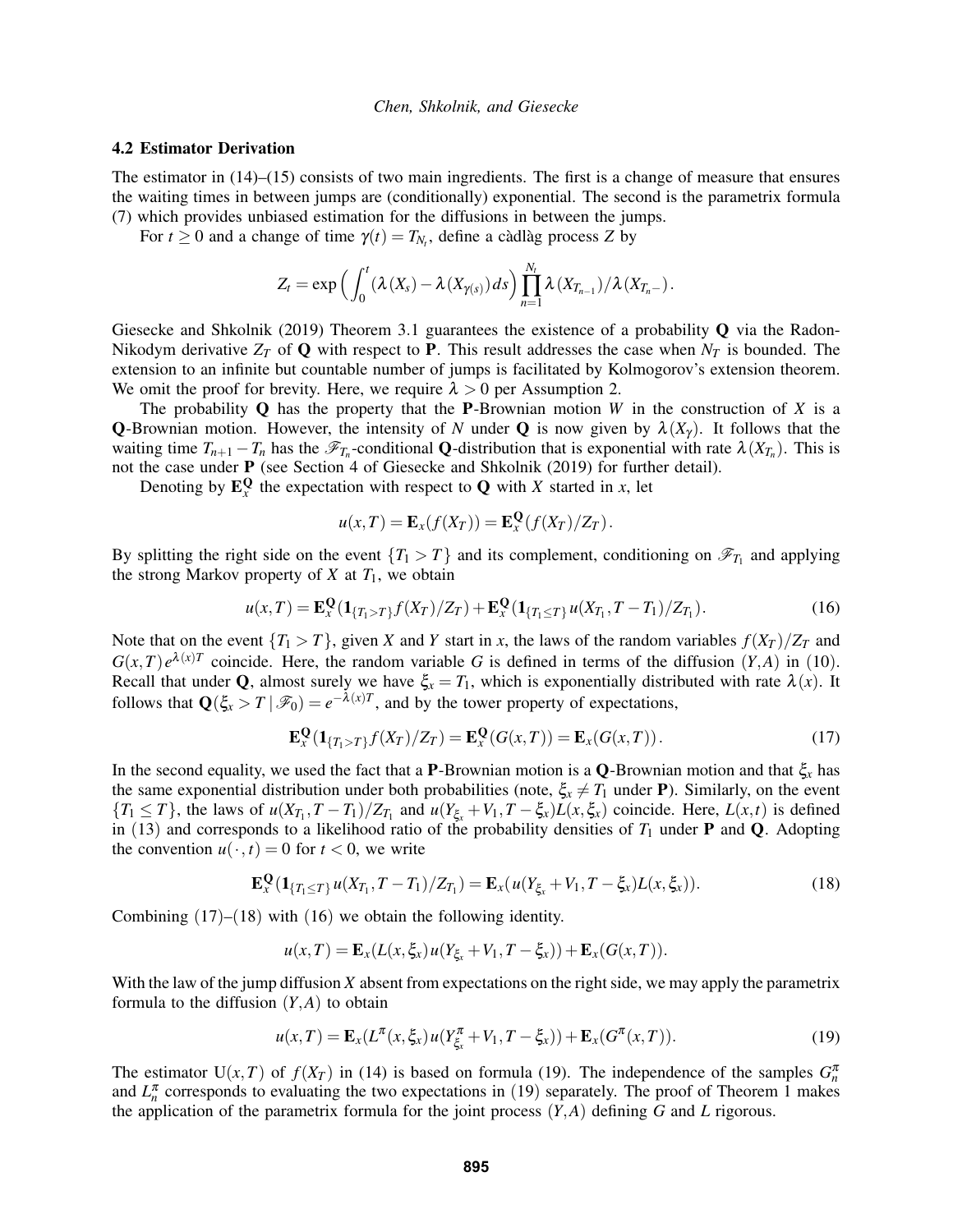### <span id="page-6-0"></span>5 ALGORITHM DESIGN

The estimator U in  $(14)$  $(14)$  $(14)$ – $(15)$  $(15)$  $(15)$  leads to a straightforward recursive implementation. However, such an implementation can exhibit poor performance. Here, we design an iterative scheme which is preferable computationally. In is based on unrolling the recursion in ([14](#page-4-1)). This iterative estimator is sampled in Algorithm [1.](#page-6-2) It is important to note that while the values  $(n, x_n)$  in Algorithm [1](#page-6-2) represent those of  $(N, X)$  at the jump-times, they are not samples of  $(N, X)$  at these times. The change of measure and the parametrix formula preclude this interpretation. Algorithm [1](#page-6-2) returns a sample of an unbiased estimator of  $f(X_T)$ .

Algorithm 1 (Generates a sample U for which  $E(U) = E(f(X_T))$ ).

- 0. Initialize  $t = T$ ,  $n = 0$ ,  $x_0 = V_0$ ,  $\Pi = 1$  and  $U = 0$ .
- **1.** Generate a sample  $G_n^{\pi}(x_n,t)$  of  $G^{\pi}(x_n,t)$  in ([11](#page-3-4)) by simulating an Euler process  $(Y^{\pi}, A^{\pi})$  started at  $(x_n, 0)$  for  $\pi$  sampled over the interval  $[0, t]$ .
- 2. Update  $U \leftarrow U + \Pi \times G_n^{\pi}(x_n, t)$ .
- 3. Generate an exponential  $\xi_n$  with rate  $\lambda(x_n)$  and return U if  $\xi_n > t$ .
- **4.** Generate a sample  $L_n^{\pi}(x_n, \xi_n)$  of  $L^{\pi}(x_n, \xi_n)$  in ([11](#page-3-4)) by simulating an Euler process  $(Y^{\pi}, A^{\pi})$ started at  $(x_n, 0)$  for  $\pi$  sampled over the interval  $[0, \xi_n]$ .
- 5. Update  $\Pi \leftarrow \Pi \times L_n^{\pi}(x_n, \xi_n)$ .
- 6. Sample  $V_{n+1}$  and set  $x_{n+1} = Y_{\xi_n}^{n,\pi}$  $\zeta_n^{n,\pi} + V_{n+1}$  for the sample  $Y^{n,\pi}$  in Step 4.
- 7. Update  $t \leftarrow t \xi_n$  and  $n \leftarrow n+1$ . Go to Step 1.

<span id="page-6-2"></span>The samples  $G_n^{\pi}$  and  $L_n^{\pi}$  in Steps 1 and 4 of the algorithm involve two independent samples of the Euler process  $Y^{\pi}$ , each with its own time discretization  $\pi$  and weight  $\Theta_{\pi}$ . Each  $x_n$  is constructed from the sample  $Y^{n,\pi}$  from Step 4.

### <span id="page-6-1"></span>6 NUMERICAL EXPERIMENTS

We provide numerical results to demonstrate the proposed estimator is unbiased. Consider a jump-diffusion *X* solving on  $[0, T]$  the SDE

<span id="page-6-3"></span>
$$
dX_t = \kappa (\mu_0 - X_t) dt + \sqrt{\sigma_0 + \sigma_1 X_t} dW_t + dJ_t
$$
\n(20)

where  $\kappa, \mu_0, \sigma_0, \sigma_1 > 0$  are constant parameters, and *J* a marked point process with mark sequence  $\{V_n\}$ and intensity  $\lambda(X) = \lambda_0 + \lambda_1 X$  for constants  $\lambda_1 \ge 0$  and  $\lambda_0 \ge \lambda_1 \sigma_0 / \sigma_1$ . The Feller condition applied to the process  $\sigma_0 + \sigma_1 X$  guarantees that  $\lambda(X) \ge 0$  almost surely, as required. Model ([20](#page-6-3)) is an example of an affine jump-diffusion, a class of models widely utilized in financial applications [\(Duffie et al. 2000;](#page-11-10) [Errais et al. 2010\)](#page-11-11).

We estimate the expected (undiscounted) price  $\mathbf{E}((X_T - \mathcal{K})_+)$  of an interest rate cap with strike  $\mathcal K$ and maturity  $T$ , written on the short rate  $X$  (here,  $P$  is the risk-neutral measure). For comparison, we also supply results for  $E(X_T)$ .

Model ([20](#page-6-3)) and the functions  $f(x) = (x - K)_+$  and  $f(x) = x$  above violate several of the assumptions Model (20) and the functions  $f(x) = (x - \mathcal{X})_+$  and  $f(x) = x$  above violate several of the assumptions of Theorems [1](#page-4-4) and [2.](#page-4-5) Note that the drift  $\mu(x) = \kappa (\mu_0 - x)$  and the volatility  $\sigma(x) = \sqrt{\sigma_0 + \sigma_1 x}$  are not bounded. Furthermore, the variance function  $\sigma^2$  is not uniformly elliptic, and the intensity function  $\lambda$  is not bounded. All of these are in violation of Assumptions [1](#page-2-3)[–3.](#page-2-7) However, the numerical results below suggest that our estimator remains unbiased even when many of the required conditions do not hold. This indicates a broader applicability of our scheme and points to extensions in future work. An additional motivation for choosing this setting is that it is tractable (yet, nontrivial). This allows us to test if our algorithm indeed outputs unbiased samples.

To illustrate the performance of our estimator, we report the sample error, given by  $|U_m - E(f(X_T))|$ , where  $U_m$  is the unbiased estimate of  $E(f(X_T))$  generated using *m* Monte Carlo trials. The exact value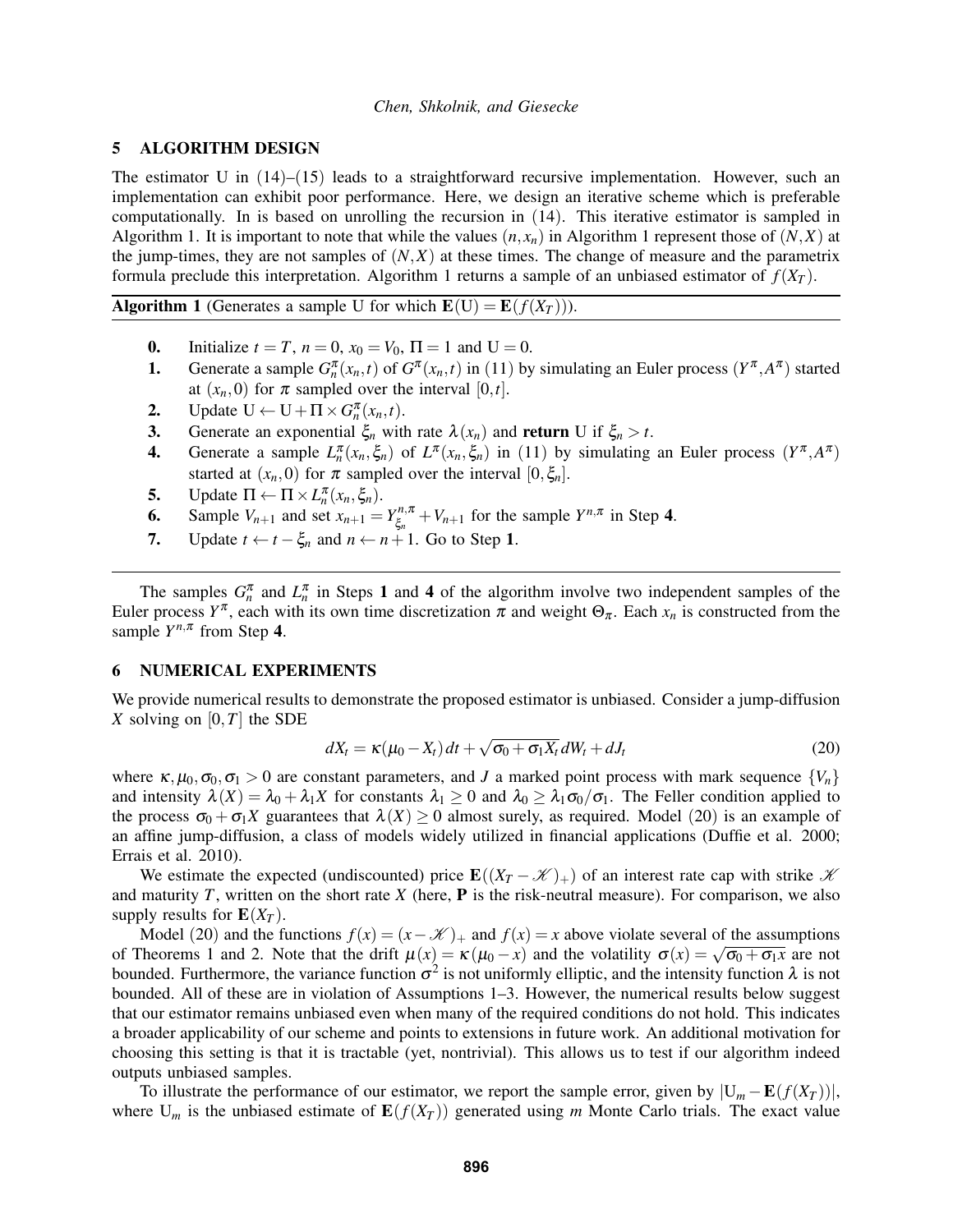<span id="page-7-0"></span>Table 1: Numerical simulation results for  $E(X_T - \mathcal{K})_+$ . The Error and Variance values represent sample quantities over *m* Monte Carlo trials.

| m        | Error $\times 10^{-3}$ | Variance $\times 10^3$ | 99% CI $\times 10^{-3}$ | Time (sec) |
|----------|------------------------|------------------------|-------------------------|------------|
| $2^{26}$ | 6.86                   | 1.32404                | 11.5                    | 339.381    |
| $2^{28}$ | 5.66                   | 1.86632                | 6.8                     | 1357.52    |
| $2^{30}$ | 0.21                   | 1.68057                | 3.2                     | 5430.10    |
| $2^{32}$ | 0.06                   | 1.54682                | 1.5                     | 21720.4    |
| $2^{34}$ | 0.31                   | 2.04001                | 09                      | 86881.6    |

<span id="page-7-1"></span>Table 2: Numerical simulation results for  $E(X_T)$ . The Error and Variance values represent sample quantities over *m* Monte Carlo trials.

| $\mathfrak{m}$ | Error $\times 10^{-3}$ | Variance $\times 10^3$ | 99% CI $\times 10^{-3}$ | Time (sec) |
|----------------|------------------------|------------------------|-------------------------|------------|
| $2^{26}$       | 8.42992                | 4.40456                | 20.9                    | 338.180    |
| $2^{28}$       | 9.41392                | 6.78829                | 13.0                    | 1352.72    |
| $2^{30}$       | 1.60108                | 6.13765                | 6.2                     | 5410.88    |
| $2^{32}$       | 0.24092                | 5.52924                | 2.9                     | 21643.5    |
| $2^{34}$       | 0.97092                | 6.87710                | 1.6                     | 86574.2    |

 $\mathbf{E}((f(X_T))$  is computed semi-analytically (see below). We also include the sample variance of the estimate U<sub>m</sub> along with 99% confidence intervals in Tables [1](#page-7-0) and [2.](#page-7-1) We report the estimated values for an increasing number of trials, the largest being,  $2^{34} \ge 17 \times 10^9$ , to test the behavior over as many scenarios as possible. We observe that the sample error stays within the 99% confidence interval for each number of trials used. While the variance estimates are large, no indication of outliers was detected.

The implementation of the scheme follows Algorithm [1.](#page-6-2) To evaluate the weight  $\Theta_{\pi}$  for the samples  $G_n^{\pi}$  and  $L_n^{\pi}$  with time discretization  $\pi$  over, say [0, $\Delta$ ], we take  $\phi(x) = \alpha (2\Delta)^{-\alpha}/(x^{1-\alpha})$  defined on the domain [0,2 $\Delta$ ] with  $\alpha = 0.5$ . The function  $\theta_t(x, y)$  in ([12](#page-4-6)) for the model in ([20](#page-6-3)) takes the form

$$
\theta_t(x,y) = \frac{\sigma_1}{2}(y-x)\left(\frac{y-x-\kappa(\mu_0-x)t}{t(\sigma_0+\sigma_1x)}\right)^2 - \sigma_1\left(\frac{y-x-\kappa(\mu_0-x)t}{t(\sigma_0+\sigma_1x)}\right) - \frac{\kappa(x-y)(y-x-\kappa(\mu_0-x)t)}{t(\sigma_0+\sigma_1x)} + \kappa - \lambda_1(y-x).
$$

The parameters for *X* are selected as  $\sigma_1 = 0.2$  and  $\kappa = \mu_0 = \sigma_0 = \lambda_0 = \lambda_1 = 1$ . We start *X* at 2 and draw each  $V_n$  for  $n \ge 1$  uniformly from  $\{0.5, 1.0\}$ . The maturity and strike price are set at  $T = 1$  and  $K = 3$  for all simulations.

We obtain the exact value for  $\mathbf{E}_x((X_T - \mathcal{K})_+)$  using Fourier inversion. This is possible for model ([20](#page-6-3)) as the transform  $\psi_x(u) = \mathbf{E}_x(e^{uX_T})$  may be computed semi-analytically. Indeed, we have  $\psi_x(u) = e^{a(0) + b(0)x}$ for  $u \in \mathbb{C}$  and  $(a, b)$  solve

$$
\dot{a} = -\kappa \mu_0 b - \frac{1}{2} \sigma_0 b^2 - q(b) \lambda_0 \qquad a(T) = 0,
$$
  

$$
\dot{b} = \mu_0 b - \frac{1}{2} \sigma_1 b^2 - q(b) \lambda_1 \qquad b(T) = u,
$$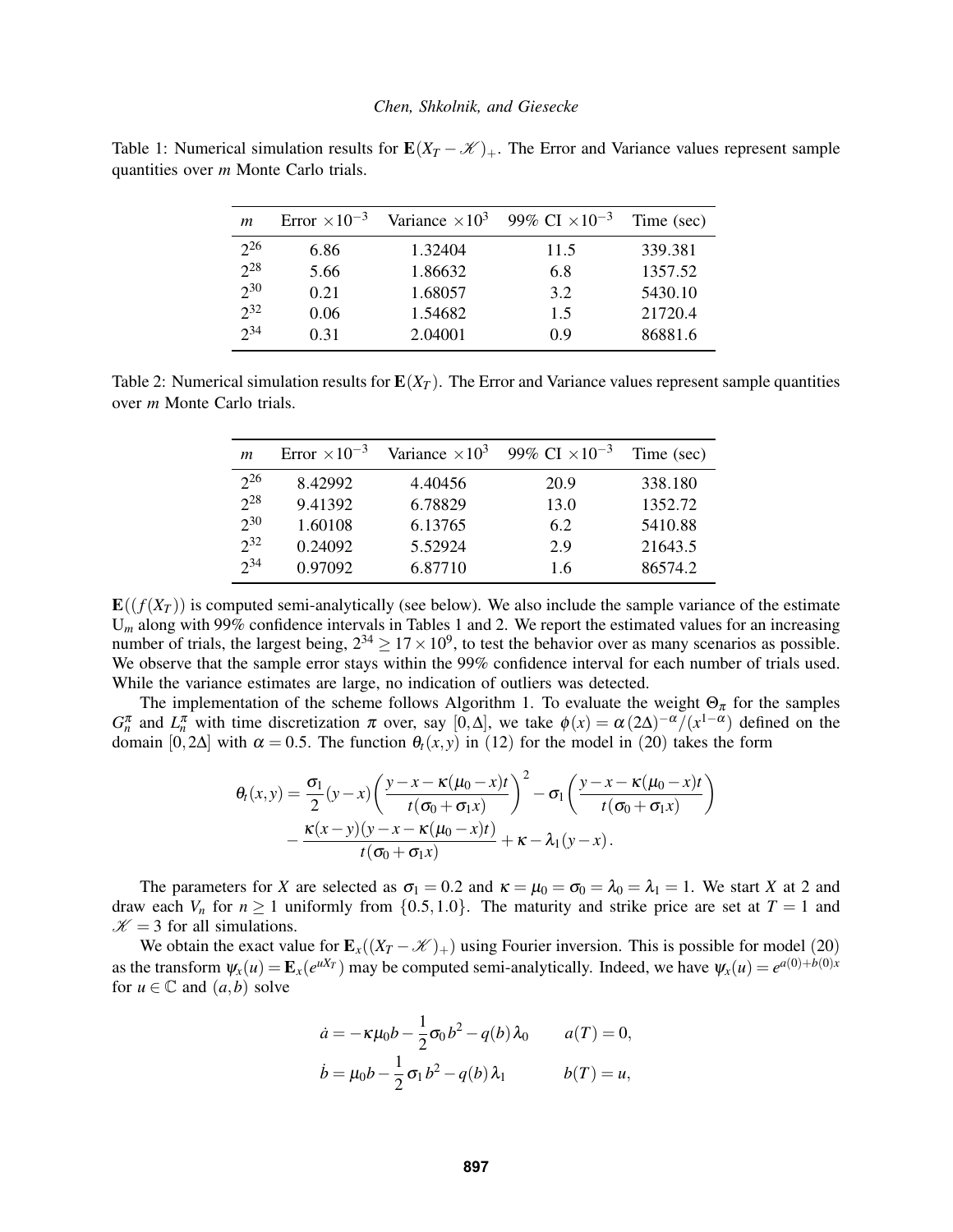a system of ODEs on  $[0, T]$  where  $q(b) = \frac{1}{2}(e^{b/2} + e^b - 2)$ . Then,

$$
\mathbf{E}_x((X_T - \mathcal{K})_+) = \frac{e^{-z\mathcal{K}}}{\pi} \int_0^\infty \text{Re}\Big\{ e^{-iu\mathcal{K}} \frac{\Psi_x(u-zi)}{(z+ui)^2} \Big\} du
$$

for any  $z > 0$  for which the above integral converges. We take  $z = 0.4$ . For more details we refer the reader to [Duffie et al. \(2000\)](#page-11-10) and [Lee \(2004\).](#page-11-12)

To compute the exact value for  $\mathbf{E}_x(X_T)$ , let  $\mu_x(t) = \mathbf{E}_x(X_t)$  which using ([20](#page-6-3)) may be shown to satisfy the following ODE for  $v = E(V_1)$ .

$$
\dot{\mu}_x = (\kappa \mu_0 + \nu \lambda_0) + (\nu \lambda_1 - \kappa) \mu_x \qquad \mu_x(0) = x.
$$

We observe that the algorithm is extremely fast in practice because relatively few (random) discretization points are sampled for the Euler processes involved. This is unlike traditional Euler methods that require a fine discretization to maintain accuracy. Despite a relatively high sample variance, in our simulations, the scheme significantly outperforms the one proposed in [Giesecke and Smelov \(2013\).](#page-11-3) Utilizing a single core of a Intel(R) Xeon(R) CPU (E7-8890 v3 at 2.50GHz), Algorithm [1](#page-6-2) takes roughly 24 hours to achieve a 99% confidence interval of length 0.002. It would take 130 times longer for the algorithm of [Giesecke](#page-11-3) [and Smelov \(2013\)](#page-11-3) to achieve the same result. If an effective variance reduction technique could be implemented, our approach could be made even more efficient.

### ACKNOWLEDGEMENT

We thank the participants at the 9th Western Conference in Mathematical Finance for the comments and questions that led to improvements of a previous version of this article.

### <span id="page-8-0"></span>A PROOFS

The proof of Lemma [1](#page-3-2) below accommodates the  $\mathbb{R}^d$  case. As discussed in Remark [2,](#page-4-0) we apply the parametrix formula in  $\mathbb{R}^2$  to the process  $(Y, A)$ . It should be noted that  $(Y, A)$  does not satisfy Assumption [1,](#page-2-3) and we make the proper modifications in the proofs to address this difficulty.

*Proof of Lemma [1.](#page-3-2)* By Corollary 4.2 and Proposition 7.3 of [Andersson and Kohatsu-Higa \(2017\),](#page-10-4) (take  $\Phi(x) = 1$  and  $p = 1$  therein),  $\mathbf{E}_y(|\Theta_{\pi}(y,t)|) < \infty$ .

For  $M \in \mathbb{N}$  and *g* Borel and bounded on  $\mathbb{R}^d$ , consider  $g_M = g \mathbf{1}_{[-M,M]}$ . Then, there exists a sequence of compactly supported, smooth functions  $\{g_M^i\}_{i=0}^{\infty}$  such that  $g_M^i \to g_M$  in  $L_1(\mathbb{R}^d)$  [\(Tao 2011,](#page-11-13) Theorem 1.3.20). Furthermore, there is a subsequence  $\{g_M^{i_k}\}_{k\in\mathbb{N}}$  that is uniformly bounded (as *g* is bounded) and converges pointwise almost everywhere to *gM*(*y*) [\(Folland 2007,](#page-11-14) Corollary 2.32)). Consequently, the parametrix formula holds for each  $g_M^{i_k}$ , i.e.,  $\mathbf{E}_y(g_M^{i_k}(Y_t)) = \mathbf{E}_y(g_M^{i_k}(Y_t^{\pi})\Theta_{\pi}(y,t))$ . Since g is bounded, the law of  $Y_t$  is non-atomic and therefore no point has positive probability mass, and  $\mathbf{E}_y(|\Theta_\pi(x,t)|)<\infty,$  applying dominated convergence with  $k \uparrow \infty$  yields  $\mathbf{E}_y(g_M(Y_t)) = \mathbf{E}_y(g_M(Y_t^{\pi}) \Theta_{\pi}(y,t))$ . Applying dominated convergence again with  $M \uparrow \infty$  yields the desired result.  $\Box$ 

Before proceeding to the proofs of Theorems [1](#page-4-4) and [2](#page-4-5) we make some preliminary definitions. The estimator  $U = U_0(X_0, T)$  constructed in ([14](#page-4-1))–([15](#page-4-2)) has a **P**-law that coincides with the **Q**-law. It implies the existence of a counting process  $\hat{N}$  that is constructed from the exponential waiting times generated at each arrival (e.g., see Step 3 of Algorithm [1\)](#page-6-2). This process should not be confused with the original counting process *N*, the law of which depends on the probability measure. The auxiliary process  $\hat{N}$  represents *N* and is involved in the left side of

<span id="page-8-1"></span>
$$
\mathbf{E}(\mathbf{U}) = \mathbf{E}(f(X_T)).
$$
\n(21)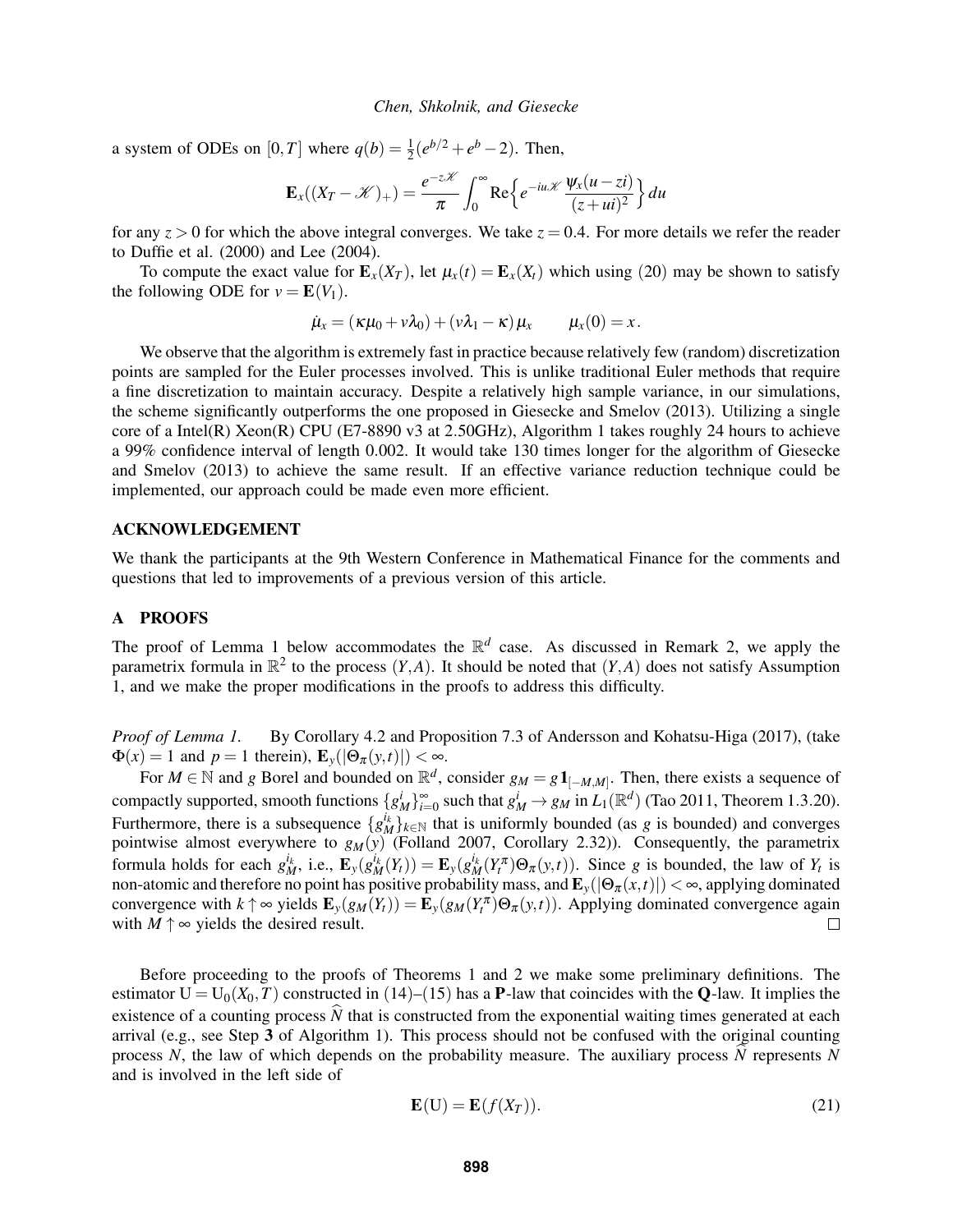Define  $\mathcal{B}_n(t) = \{\hat{N}_t = n\}$  and note that this event satisfies

<span id="page-9-1"></span><span id="page-9-0"></span>
$$
\mathbf{1}_{\{T_1 \le T\}} \mathcal{B}_{n+1}(t) = \mathbf{1}_{\{T_1 \le T\}} \mathcal{B}_n(t - T_1). \tag{22}
$$

We proceed to prove the main results of the paper.

*Proof of Theorem* [1](#page-4-4). To prove ([21](#page-8-1)) it suffices, for to show that

$$
\mathbf{E}_x^{\mathbf{Q}}(\mathbf{1}_{\mathscr{A}_n(t)}\mathbf{U}_0(x,t)) = \mathbf{E}_x(\mathbf{1}_{\{N_t \leq n\}}f(X_t)), \quad \mathscr{A}_n(t) = \cup_{k \leq n} \mathscr{B}_k(t), t \leq T. \tag{23}
$$

Then, taking  $n \uparrow \infty$ , so that  $\mathbf{1}_{\mathscr{A}_n(t)} \uparrow 1$  almost surely,  $\mathbf{E}_x^{\mathbf{Q}}(\mathbf{U}_0(x,t)) = \mathbf{E}_x(f(X_t))$  for  $t \leq T$ . The right side of ([23](#page-9-0)) follows by the bounded convergence theorem (*f* is bounded). The left side of ([23](#page-9-0)) follows by dominated convergence with  $|\mathbf{1}_{\mathscr{A}_n(t)}U_0(x,t)| \leq |U_0(x,t)|$  since  $\mathbf{E}_x^{\mathbf{Q}}(|U_0(x,t)|) < \infty$  which holds by the fact that  $\mathbf{E}_x^{\mathbf{Q}}(U_0(x,t)^2) < \infty$  $\mathbf{E}_x^{\mathbf{Q}}(U_0(x,t)^2) < \infty$  $\mathbf{E}_x^{\mathbf{Q}}(U_0(x,t)^2) < \infty$  per Theorem 2 and Jensen's inequality.

The proof follows induction on *n*. To this end, we assume [\(23\)](#page-9-0) holds for some *n* and prove ([23](#page-9-0)) for all  $n+1$ . Using the definition in [\(14\)](#page-4-1) we have,

$$
\mathbf{E}_{x}^{\mathbf{Q}}(\mathbf{1}_{\mathscr{A}_{n+1}(t)}\mathbf{U}_{0}(x,t)) = \mathbf{E}_{x}^{\mathbf{Q}}(\mathbf{1}_{\mathscr{A}_{n+1}(t)}L_{0}^{\pi}(x,\xi_{x})\mathbf{U}_{1}(Y_{\xi_{x}}^{0,\pi}+V_{1},t-\xi_{x})) + \mathbf{E}_{x}^{\mathbf{Q}}(\mathbf{1}_{\mathscr{A}_{n+1}(t)}G_{0}^{\pi}(x,t))
$$

We treat the two terms in the sum separately.

The following steps follow from the arguments in Section 4.[2.](#page-5-0) Here, we address the application of the parametrix formula.

$$
\mathbf{E}_{x}^{\mathbf{Q}}(\mathbf{1}_{\mathscr{A}_{n+1}(t)}G_{0}^{\pi}(x,t)) = \mathbf{E}_{x}^{\mathbf{Q}}(\mathbf{1}_{\mathscr{A}_{n+1}(t)}\Theta_{\pi}(x,t) e^{-A_{t}^{\pi}}f(Y_{t}^{\pi}))
$$
  
\n
$$
= \mathbf{E}_{x}^{\mathbf{Q}}(\mathbf{1}_{\mathscr{A}_{n+1}(t)}\mathbf{1}_{\{T_{1}>t\}}\Theta_{\pi}(x,t) e^{-A_{t}^{\pi}+t\lambda(x)}f(Y_{t}^{\pi}))
$$
  
\n
$$
= \mathbf{E}_{x}(\Theta_{\pi}(x,t) e^{-A_{t}^{\pi}}f(Y_{t}^{\pi}))
$$
  
\n
$$
= \mathbf{E}_{x}(e^{-A_{t}}f(Y_{t}))
$$
  
\n
$$
= \mathbf{E}_{x}(\mathbf{1}_{\{T_{1}>t\}}f(X_{t})).
$$

In the above steps, we applied the parametrix formula to  $(Y, A)$  starting in  $(x, 0)$  and the map  $(z_1, z_2)$  =  $e^{-(z_2 \vee 0)} f(z_1)$  $e^{-(z_2 \vee 0)} f(z_1)$  $e^{-(z_2 \vee 0)} f(z_1)$ , which is bounded, ensures Lemma 1 is applicable. It should be noted that the diffusion  $(Y, A)$  is degenerate which would in theory violate the conditions on its diffusion matrix. This is easily remedied by introducting a second Brownian motion *W*<sup> $\prime$ </sup> independent of *W* and considering  $(Y, A + cW)$ for any *c* > 0. Establishing the formula above for this modified process and using bounded convergence with  $c \downarrow 0$  yields the result.

The second term relies on the inductive hypothesis. We define,

$$
u_n(x,s) = \mathbf{E}_x^{\mathbf{Q}}(\mathbf{1}_{\mathscr{A}_n(s)}U_1(x,s)) = \mathbf{E}_x^{\mathbf{Q}}(\mathbf{1}_{\mathscr{A}_n(s)}U_0(x,s)) = \mathbf{E}_x(\mathbf{1}_{\{N_t \leq n\}}f(X_s)).
$$

Noting that  $\mathbf{1}_{\mathscr{A}_{n+1}(t)}\mathbf{1}_{\{T_1\leq t\}} = \mathbf{1}_{\{T_1\leq t\}}\mathbf{1}_{\mathscr{A}_{n}(t-T_1)}$  upon summing ([22](#page-9-1)), again adopting the convention  $u_n(x,s) = 0$ for  $s < 0$ , and applying the arguments used in the derivation of ([18](#page-5-2)) in Section 4.[2,](#page-5-0) for  $V_1^{\pi} = Y_{\xi_x}^{0,\pi}$  $\xi_x^{0,\pi} + V_1,$ leads to

$$
\mathbf{E}_{x}^{\mathbf{Q}}(\mathbf{1}_{\mathscr{A}_{n+1}(t)}L_{0}^{\pi}(x,\xi_{x})\mathbf{U}_{1}(V_{1}^{\pi},t-\xi_{x}))=\mathbf{E}_{x}(L_{0}^{\pi}(x,t)u_{n}(V_{1}^{\pi},t-\xi_{x}))
$$
\n
$$
=\mathbf{E}_{x}^{\mathbf{Q}}(L_{0}(x,t)\mathbf{1}_{\{T_{1}\leq t\}}u_{n}(X_{T_{1}},t-T_{1}))
$$
\n
$$
=\mathbf{E}_{x}(\mathbf{1}_{\{T_{1}\leq t\}}u_{n}(X_{T_{1}},t-T_{1}))
$$
\n
$$
=\mathbf{E}_{x}(\mathbf{1}_{\{T_{1}\leq t\}}\mathbf{1}_{\{N_{t}\leq n\}}f(X_{t})).
$$

The parametrix formula is applied above to  $(Y, A)$  with  $u_n$  is bounded and the  $L_0^{\pi}$  treated analogously to  $G_0^{\pi}$  above. Adding the two terms completes the proof.  $\Box$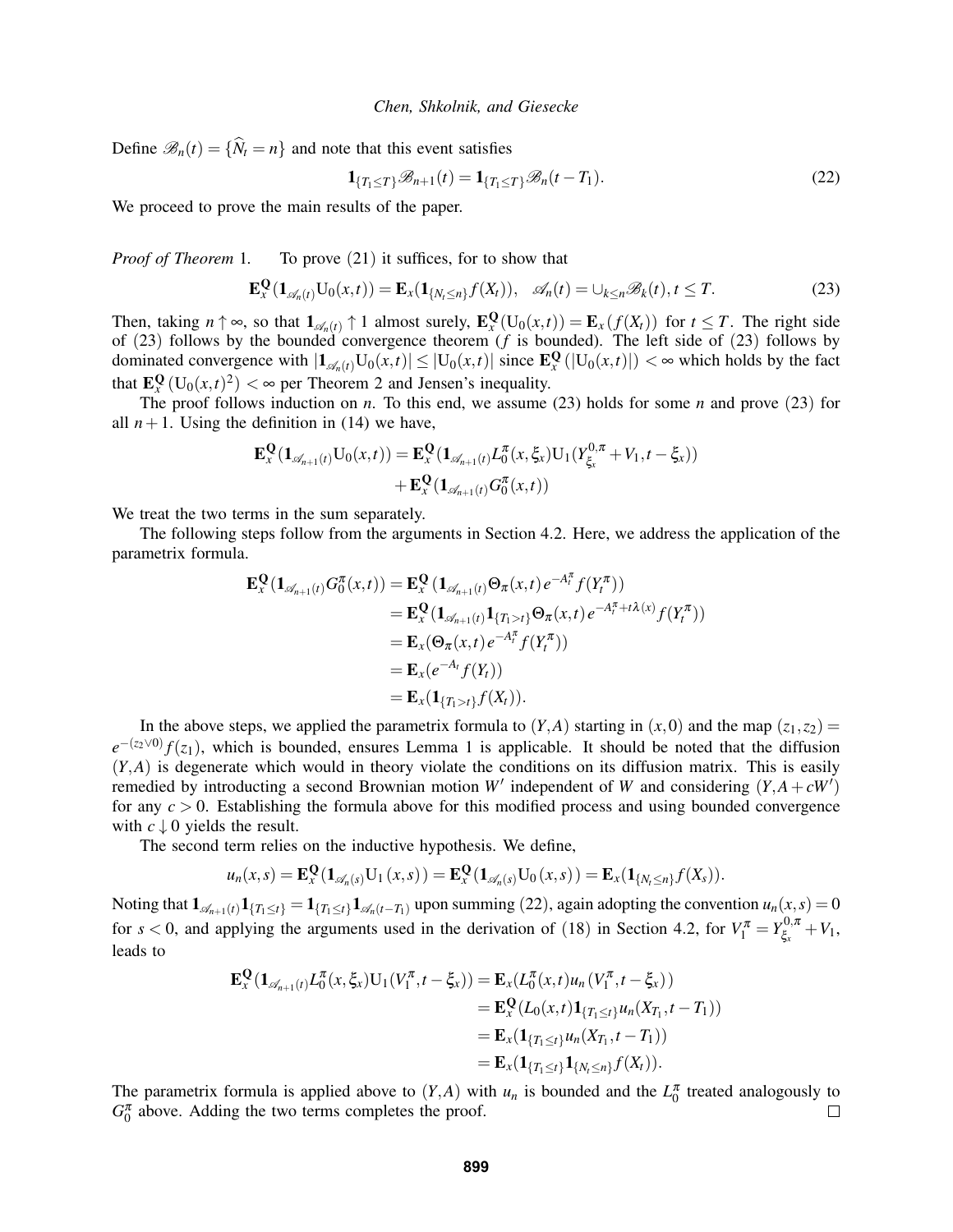*Proof of Theorem* [2](#page-4-5). It suffices for a finite  $C \ge 2$  and  $\gamma \in (0,1)$  to show

<span id="page-10-7"></span>
$$
\sup_{x \in \mathbb{R}} \mathbf{E}_x^{\mathbf{Q}} \left( \mathbf{1}_{\mathscr{B}_n(t)} \mathbf{U}_0(x, t)^2 \right) \le C \gamma^n \qquad t \le T. \tag{24}
$$

Once ([24](#page-10-7)) holds, we obtain  $\mathbf{E}(U^2) \le \sup_{x \in \mathbb{R}} \sum_{n \in \mathbb{N}} \mathbf{E}_x^{\mathbf{Q}}(\mathbf{1}_{\mathscr{B}_n(t)} U_0(x,T)^2)$  where the sum and the expectation are exchanged by applying monotone convergence.

Proposition 7.3 in [Andersson and Kohatsu-Higa \(2017\)](#page-10-4) guarantees there exists a constant  $B \ge 2$  such that for  $G^{\pi}$  and  $L^{\pi}$  in ([11](#page-3-4)),

$$
\sup_{x \in \mathbb{R}} \mathbf{E}_x^{\mathbf{Q}}(G^{\pi}(x,t)^4) \le B^2 \quad \text{and} \quad \sup_{x \in \mathbb{R}} \mathbf{E}_x^{\mathbf{Q}}(L^{\pi}(x,\xi_x)^4) \le B^2.
$$

An examination of the proof of the result in [Andersson and Kohatsu-Higa \(2017\)](#page-10-4) reveals that the bound is independent of the starting point  $x \in \mathbb{R}$ . Here, we crucially rely on the value  $\alpha$  in the range specified in Remark [3](#page-2-7) and that under Assumptions [2](#page-2-4) and 3 both  $\lambda$  and  $f$  in  $G^{\pi}$  and  $L^{\pi}$  are bounded.

We proceed by induction on  $n \in \mathbb{N}$ . The base case follows by noting that  $\mathbf{E}_x^{\mathbf{Q}}(\mathbf{1}_{\mathscr{B}_0(t)}\mathbf{U}_0(x,t)^2)$  $\mathbf{E}_x^{\mathbf{Q}}(G_0^{\pi}(x,t)^2) \leq B$  by Jensen's inequality.

We take  $C \geq B$ . Assuming that ([24](#page-10-7)) holds, it suffices to exhibit the same bound for  $n+1$  and for *n* sufficiently large (taking *C* large enough for other *n*). To this end, for  $t \leq T$ , consider  $\{p_n(t)\}_{n \in \mathbb{N}}$  defined by  $p_n^2(t) = \mathbf{Q}(\mathcal{B}_n(t))$  $p_n^2(t) = \mathbf{Q}(\mathcal{B}_n(t))$  $p_n^2(t) = \mathbf{Q}(\mathcal{B}_n(t))$ . Assumption 2 (bounded  $\lambda$ ) guaratees that for *n* sufficiently large,

$$
B^2Cp_n(t)\leq \gamma^n/2.
$$

Since  $\lambda$  is bounded, the dependence of the the starting point *x* may be ignored.

Expanding  $\mathbf{1}_{\mathscr{B}_{n+1}(t)}U_0(x,t)^2$  using the definition ([14](#page-4-1)) yields a sum of three terms. Applying ([22](#page-9-1)) together with the strong Markov property at  $\xi_x = T_1$ , and further using Cauchy-Schwarz yields the following bounds for these terms.

$$
\mathbf{E}_{x}^{\mathbf{Q}}(\mathbf{1}_{\mathscr{B}_{n+1}(t)}G_{0}^{\pi}(x,t)^{2}) \leq p_{n+1}(t)B^{2}C^{2}
$$
\n
$$
\mathbf{E}_{x}^{\mathbf{Q}}(\mathbf{1}_{\mathscr{B}_{n+1}(t)}G_{0}^{\pi}(x,t)L_{0}^{\pi}(x,\xi_{x})\mathbf{U}_{0}(Y_{\xi_{x}}^{0,\pi}+V_{1},t-\xi_{x})) \leq p_{n+1}(t)B^{2}C^{2}\gamma^{n}/2
$$
\n
$$
\mathbf{E}_{x}^{\mathbf{Q}}(\mathbf{1}_{\mathscr{B}_{n+1}(t)}L_{0}^{\pi}(x,\xi_{x})^{2}\mathbf{U}_{0}(Y_{\xi_{x}}^{0,\pi}+V_{1},t-\xi_{x})^{2}) \leq p_{n+1}(t)B^{2}C^{2}\gamma^{n}/2
$$

Combining these bounds yields the inductive step, concluding the proof, i.e.,

$$
\sup_{x\in\mathbb{R}}\mathbf{E}_x^{\mathbf{Q}}\left(\mathbf{1}_{\mathscr{B}_{n+1}(t)}\mathbf{U}_0(x,t)^2\right)\leq B^2C^2p_{n+1}(t)(1+\gamma^n)\leq C\gamma^{n+1}.
$$

 $\Box$ 

#### REFERENCES

- <span id="page-10-3"></span>Agarwal, A., and E. Gobet. 2017. "Finite Variance Unbiased Estimation of Stochastic Differential Equations". In *2017 Winter Simulation Conference*. INFORMS.
- <span id="page-10-4"></span>Andersson, P., and A. Kohatsu-Higa. 2017. "Unbiased Simulation of Stochastic Differential Equations Using Parametrix Expansions". *Bernoulli* 23(3):2028–2057.
- <span id="page-10-2"></span>Bally, V., and A. Kohatsu-Higa. 2015. "A Probabilistic Interpretation of the Parametrix Method". *The Annals of Applied Probability* 25(6):3095–3138.

<span id="page-10-1"></span><span id="page-10-0"></span>Beskos, A., and G. O. Roberts. 2005. "Exact Simulation of Diffusions". *The Annals of Applied Probability* 15(4):2422–2444. Blanchet, Jose and Zhang, Fan 2017. "Exact Simulation for Multivariate Ito Diffusions". arXiv:1706.05124.

<span id="page-10-5"></span>Brémaud, P. 1981. Point Processes and Queues - Martingale Dynamics. Springer-Verlag, New York.

<span id="page-10-6"></span>Carr, P., and V. Linetsky. 2006. "A Jump to Default Extended CEV Model: an Application of Bessel processes". *Finance and Stochastics* 10(3):303–330.